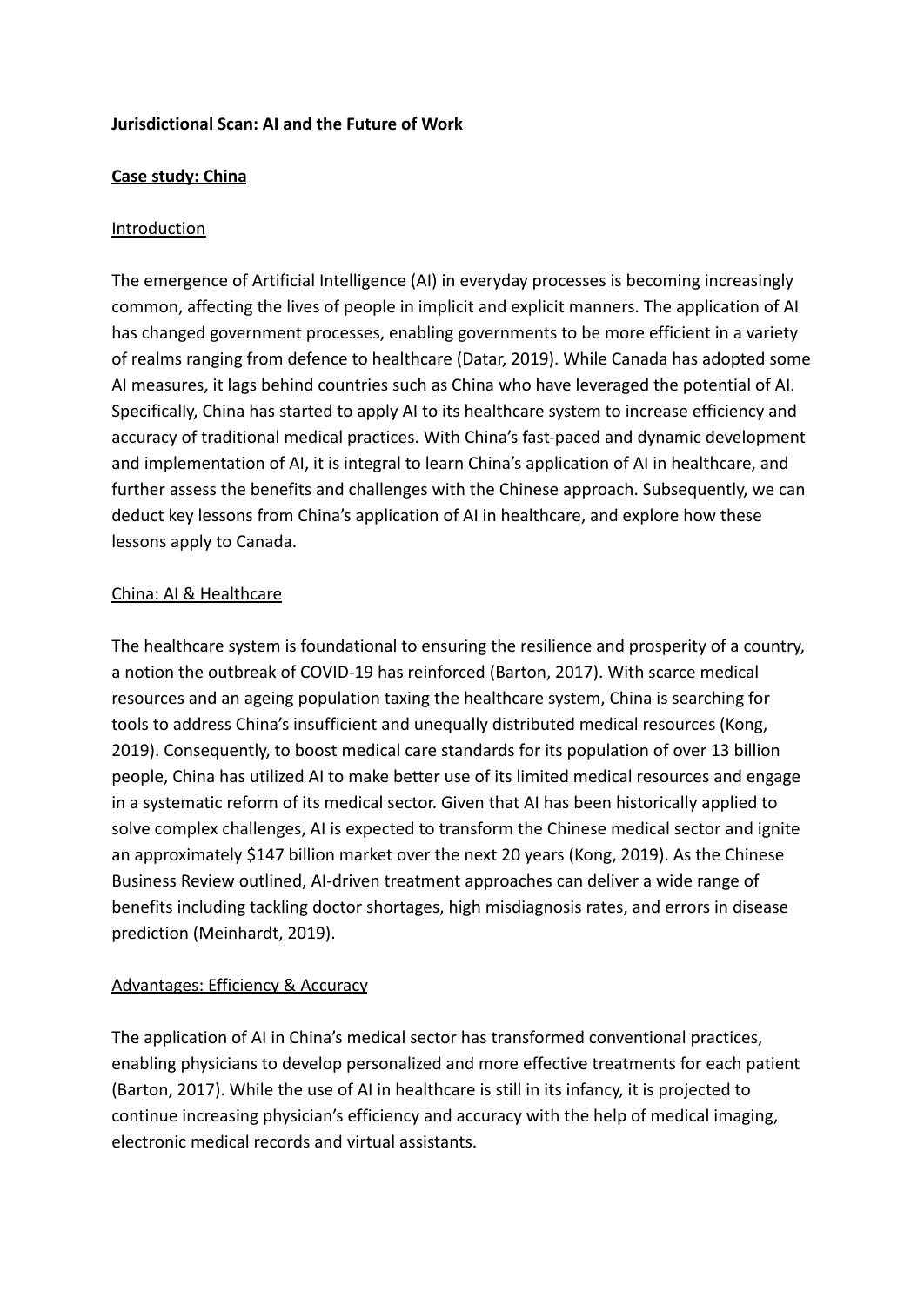The role of AI in medical imaging is the most common use of AI in the Chinese healthcare industry, helping radiologists assess medical images and curate treatments personalized to patients (Innovation Centre Denmark, 2020). A prominent benefit of AI imaging is its contribution to elevating the success and accuracy of the diagnosis process, as there are algorithms "whose performances were better than the board-certified cardiological doctors in detecting diverse types of cardiac arrhythmias from ECGs" (Kong, 2019). A common challenge among physicians is their prevalence to 'optimism bias,' yet AI in medical imaging largely eliminates this bias that leads to costly misdiagnosis (Kong, 2019).

In addition to the application of AI in medical imaging, AI has further assisted doctors with diagnosis with the help of electronic medical records and virtual assistants. In terms of electronic medical records, "AI can use natural language processing technology to standardize and structure medical records and use speech recognition and speech synthesis to process large amounts of text entry" (Innovation Centre Denmark, 2020). Consequently, voice electronic medical record systems improve traditional medical records and help physicians save time that can be allotted to better patient-doctor interactions (Kong, 2019). As for virtual assistants, they provide real time support to doctors, further expanding doctor's capacity to see more patients and respond to inquiries based on large amounts of historical information Innovation Centre Denmark, 2020). Thus, virtual assistants increase efficiency of doctors by saving them time and energy on rather administrative tasks (Innovation Centre Denmark, 2020).

# Challenges: A Struggle to Implementation

Despite China's breakthrough with the integration of AI in the medical sector, it has faced multiple challenges (McKinsey, 2017). A notable barrier to increasing AI in the healthcare system stems from limited data sharing, as AI systems need to process large and diverse databases to be effective and accurate (Kong, 2019). As McKinsey and Company outlines, AI systems need significant quantities of data to "train" themselves and continuously sharpen their output (Barton, 2017). However, a rising concern with obtaining access to big data is centred around ethical implications, as personal medical information could be misused (Kong, 2019). Thus, this calls for privacy protection and ethical design to be kept in mind when designing AI applications and algorithms. Another risk with the expanding AI in the medical sector is that AI systems can be wrong, resulting in serious complications (Nicholson Price II, 2019). For instance, if an AI system fails to acknowledge a tumor in a radiological scan, such an error can be detrimental to a patient.

# Lessons Learned: Takeaways for Canada

Similarly to China, Canada has its own struggles with respect to inefficiency in the healthcare system, with prolonged wait times being a cornerstone challenge. As the Fraser Institute outlines, Canada's long waits are some of longest among developed countries, becoming a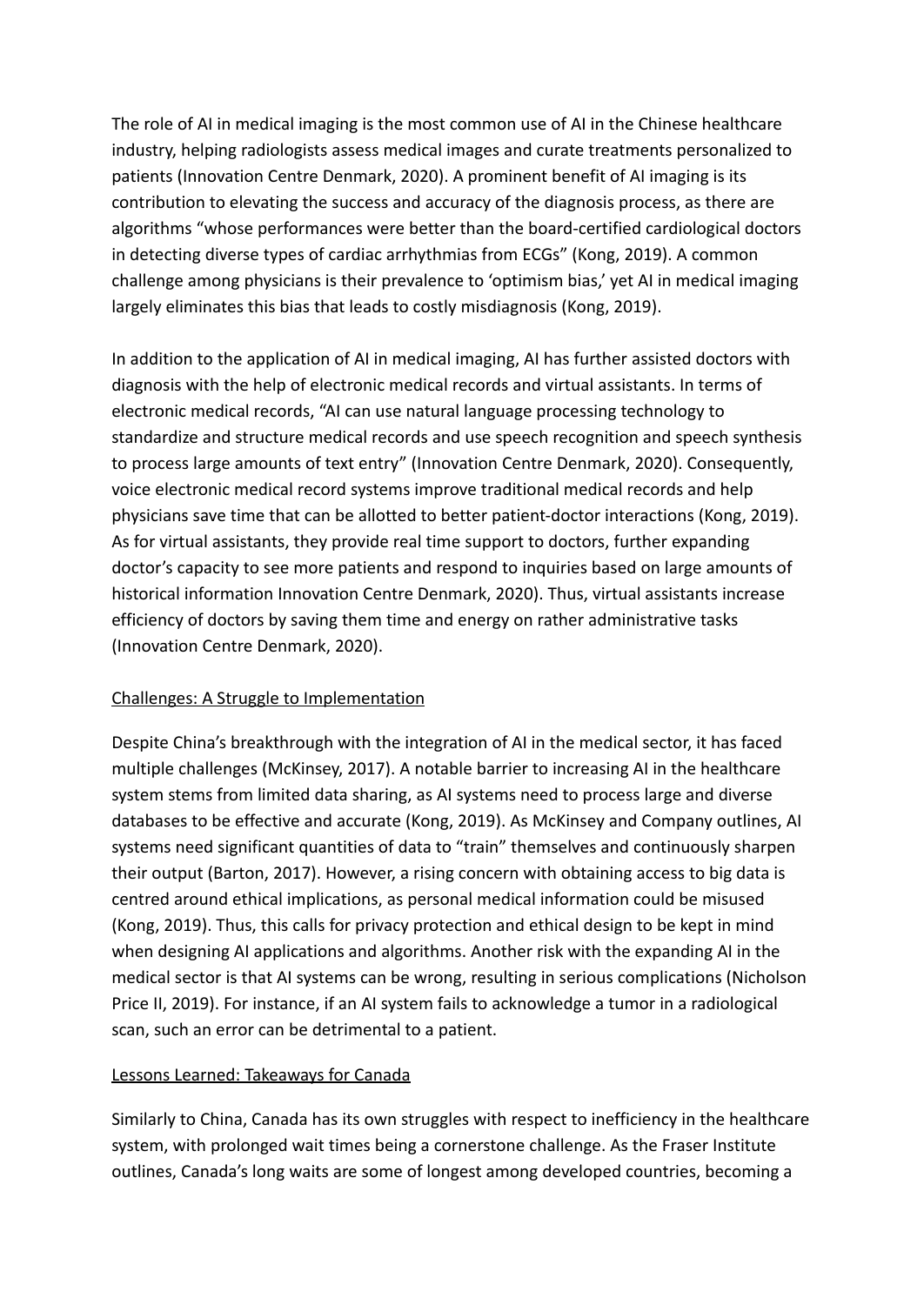defining feature of the Canadian healthcare system (Barua, 2014). The consequences of delayed access to health care are broad, ranging from lower productivity at work to mortality (Barua, 2014). As demonstrated by China's application of AI in the healthcare system, AI could increase efficiency and expand a physician's capacity with respect to seeing a higher volume of patients without compromising on the quality of care and diagnosis. Perhaps, a key lesson Canada can deduct from China is how the use of AI can enable physicians to help a larger number of patients within a shorter timeframe. In addition to delay in access to healthcare services, Canada has also battled with the issue misdiagnosis, which accounted for 28,000 deaths in 2019 (Desjardins, 2019). As established by China, the use of AI in medical imaging, electronic medical records, and virtual assistants can improve diagnosis, while decreasing the probability of error that could be deadly to patients. While it is fundamental to recognize the potential benefits of expanding AI in Canada's healthcare system, it is equally valuable to recognize implementation barriers. Similarly to China, Canada could encounter the challenge of handling big data, errors in AI systems and the ethical implications engraved in the expansion of AI in the medical field.

# **Case study: Japan**

#### **1. Introduction**

As a powerful and independent force in technological innovation development, instead of focusing on artificial intelligence's allocation on military aspects (such as the US and UK), Japan has been mainly putting its AI resources on the cultural and social aspects of development (Garcia, 2019). In 2016, Japanese government brought up the goal of "Society 5.0" as the 5<sup>th</sup> Science and Technology Basic Plan (Garcia, 2019). "Society 5.0" is a sustainable human-centric society with the implementation of AI, IoT(Internet of Things), robotics and other cutting-edge technologies that aimed to help with integral societal development. It represents Japan's next step in human revolution which comes after hunter-gather, agrarian, industrial and information societies (Garcia, 2019). Japanese government's goal emphasizes AI and its functions on individual needs and social issues such as the shrinking labor force which resulted by declining birth rate, aging population, as well as various energy and environmental issues (Garcia, 2019).

# **2. Opportunities**

# **a). Dealing with Japan's shrinking labor force:**

The shrinking population in Japan causes a rapidly shrinking workforce and declining quality of service.

In the current days Japan, deaths outnumber births by 1000 people everyday on average. The total population in some regions of Japan is far less than 70 years ago. The economic gap caused by shrinking population cannot be filled simply by immigration (Schneider, Hong, and Le, 2018). In 2015, almost 1/3 of the Japanese citizens were at age of 65(Schneider, Hong, and Le, 2018). It was released by the Population Division of the UN Department of Economic and Social Affairs that Japan's population will dip below 100 million soon after the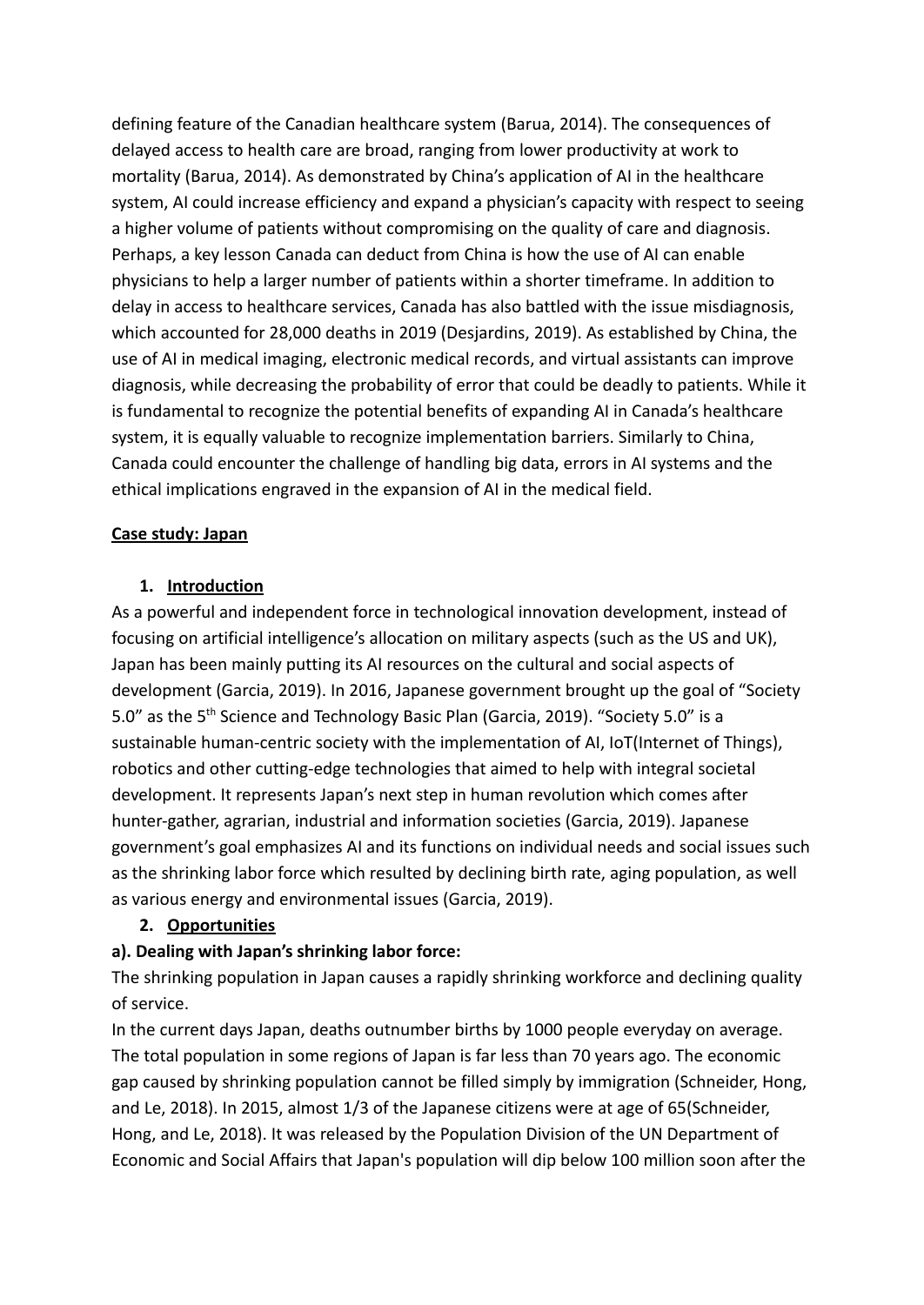middle of the 21st century (Schneider, Hong, and Le, 2018). By the century's end, Japan will likely lose 34% of its current population (Schneider, Hong, and Le, 2018). In the short term, the labor force and productivity of Japan cannot be rapidly increased through the policy and other political means. The impact on labor quality and output influenced by the shortage of population and aging of population will greatly affect the integrated development of Japan. Therefore, the emphasis on AI can greatly solve the issue. According to the Nomura Research Institute, robots or AI may replace approximately half of Japan's labor force in the next one or two decades as the Institute quantifies the potential impact of AI (Garcia, 2019). Among the industries, the service sector will be influenced most, as AI could potentially maximize the efficiency of the labor output and lead Japan to a commercialized era. The Japanese Government also claimed that by 2045, AI technologies are expected to generate an economic return of about JPY 121 trillion (Garcia, 2019).

#### **b). Smart City and SDG**

As one of the most ambitious projects in the AI market, the Smart Cities in Japan echoes people's increasing demand of the environmental issues and the sustainable development goals. A Smart City produced by Toyota was one example – the City has 2000 Toyota employees and their families, including retired couples, retailers and scientists. Each household uses home robotic systems to take care of their daily life and uses sensor-based AI technology to monitor their health and well-being (González, 2021). More importantly, this whole City is completely sustainable by using hydrogen fuel cells as energy sources (González, 2021).

# **3. Challenges**

Just like any other disruptive technology, AI carries risks and poses policy challenges, including jobs, safety, privacy, and regulatory issues.

A study by Gartner highlights the negative impacts that are possibly caused by AI. The study shows that millions of job opportunities will be eliminated and replaced by the AI technologies or robotic systems (Neuromation, 2018). Another study by Oxford University shows that, not only Japan, 47% of the US's employment will be "at risk" due to the development of the AI (Neuromation, 2018). Furthermore, due to the lack of training and experimental human employees, the development of AI may have negative impacts on the growth of the AI market, and the "hiring war" is likely to be triggered shortly (Neuromation, 2018).

Another challenge lies within AI's self-learn and act ability. Over the past few years, there was a growing concern of AI as a human threat. Some argue that AI's potential growth could lead to technological singularity, when machine intelligence overtakes human intelligence and takes humans into the unknown with no turning back (Neuromation, 2018).

#### **4. Takeaways to Canada**

Just as what Japan is encountering, Canada is also facing an aging population as the seniors in Canada are a rapidly growing segment of the population (Government of Canada, 2014). According to the Canadian Government, 15.6% of the Canadians were aged 65 or older in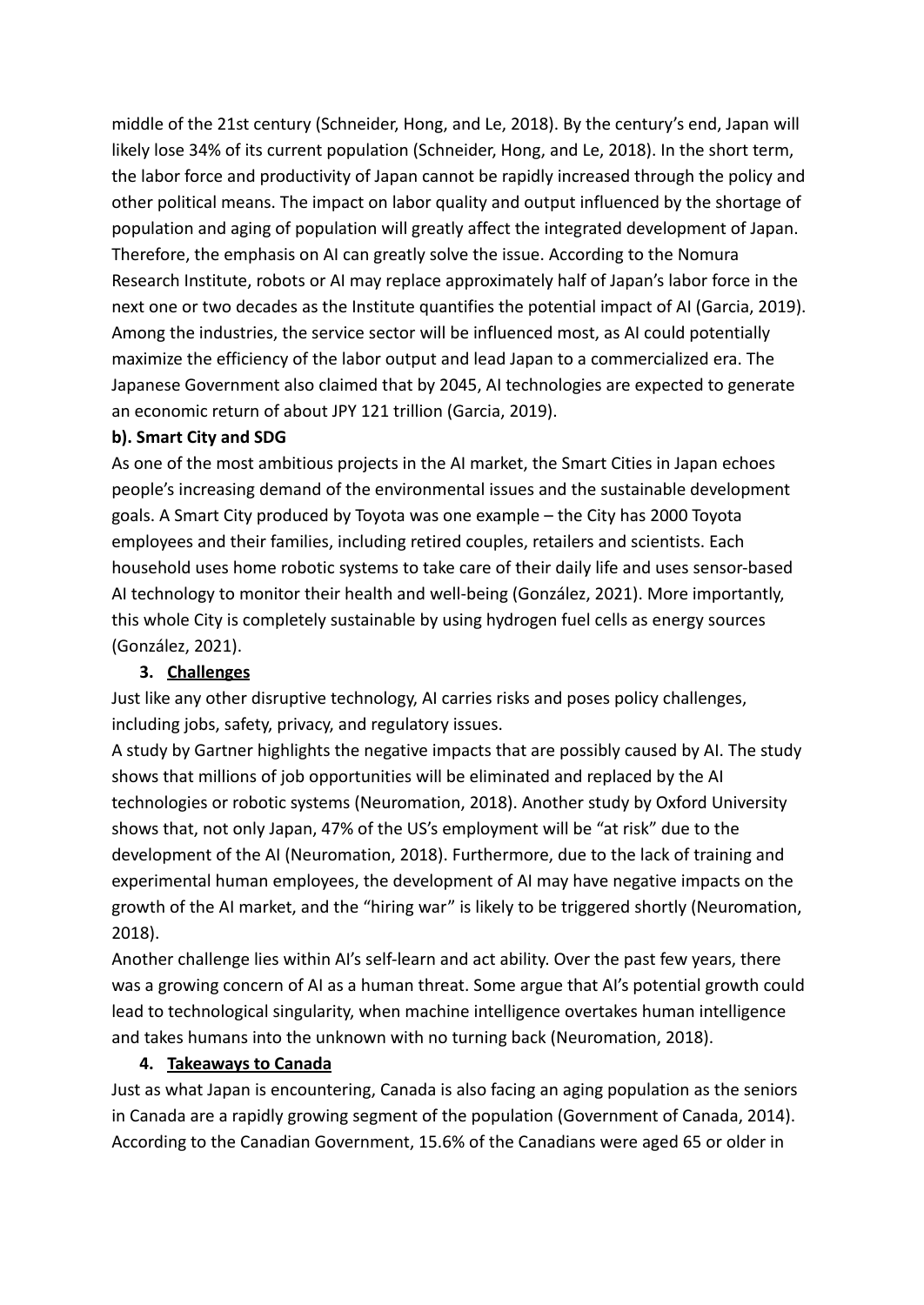2014 (Government of Canada, 2014). By less than a decade(count from 2021), seniors will likely make up 23% of the Canadians (Government of Canada, 2014).

In the face of aging of the population and the huge proportion of the elderly in Canada, 2 main takeaways from Japan's AI technologies are: 1. Helping with the shrinking labor force; 2. Improving elderly's living quality.

According to the Government statistics, in 2030, there will be about 650,000 people living in Canadian seniors' residences or nursing homes, which is about 69% more than the record in 2014 (Government of Canada, 2014). The extra capacity should be built by public and private resources will cost at \$140 billion (Government of Canada, 2014).

In order to save the cost of human resources when building up the extra capacity, Japan's innovation on the robotic system and AI technologies could both help with reducing the cost and improving elderly's living quality. As a critical application for elderly care, the human pose detection could provide quick responses when accidents or falls happen (Garcia, 2019). The elderly care robots could also provide proactive suggestions, entertainment, and other activities in addition to wellness and environmental monitoring and help with all types of eldercare (Garcia, 2019). Thus, by introducing the AI technology to Canada, the government is able to transfer and optimize the utility of the human labor force, save the cost, and improve the quality of life of the elderly at the same time.

# **Case study: Singapore**

#### Introduction

Artificial Intelligence (AI) is increasingly becoming a tool that permeates all parts of a country's political and economic landscape. Specifically, AI has the potential to drastically alter the workplace dynamics in all sectors. Canada has undertaken research and development in AI, however substantial work remains. Singapore has focused its AI work on technology, makerspace and innovation, this paper will focus on the latter. The paper will highlight Singapore's action in ensuring workers in all sectors of the economy can effectively adapt and work with AI technology to improve their efficiency. In turn, we will deduct how this strategy can effectively be applied in Canada.

# Singapore: AI & Work

The strength of a country's workforce is of great importance in ensuring its prosperity and economic success, especially in the face of COVID-19. The pandemic has caused a dramatic shift in work place practices and mandated a need for innovative solutions to challenges in a host of industries. Singapore has focused on a talent development programme premised on working professionals acquired the relevant skills and being data-aware ("AI Innovation | AI Singapore", 2020). Singapore supports its focus on AI innovation with concerted research aimed at developing techniques, algorithms and adjacent technologies that will contribute to assisting a dynamic workforce ("AI Innovation | AI Singapore", 2020). Overall, the focus in Singapore is on crafting continuous learning AI to reach the stage of Artificial General Intelligence.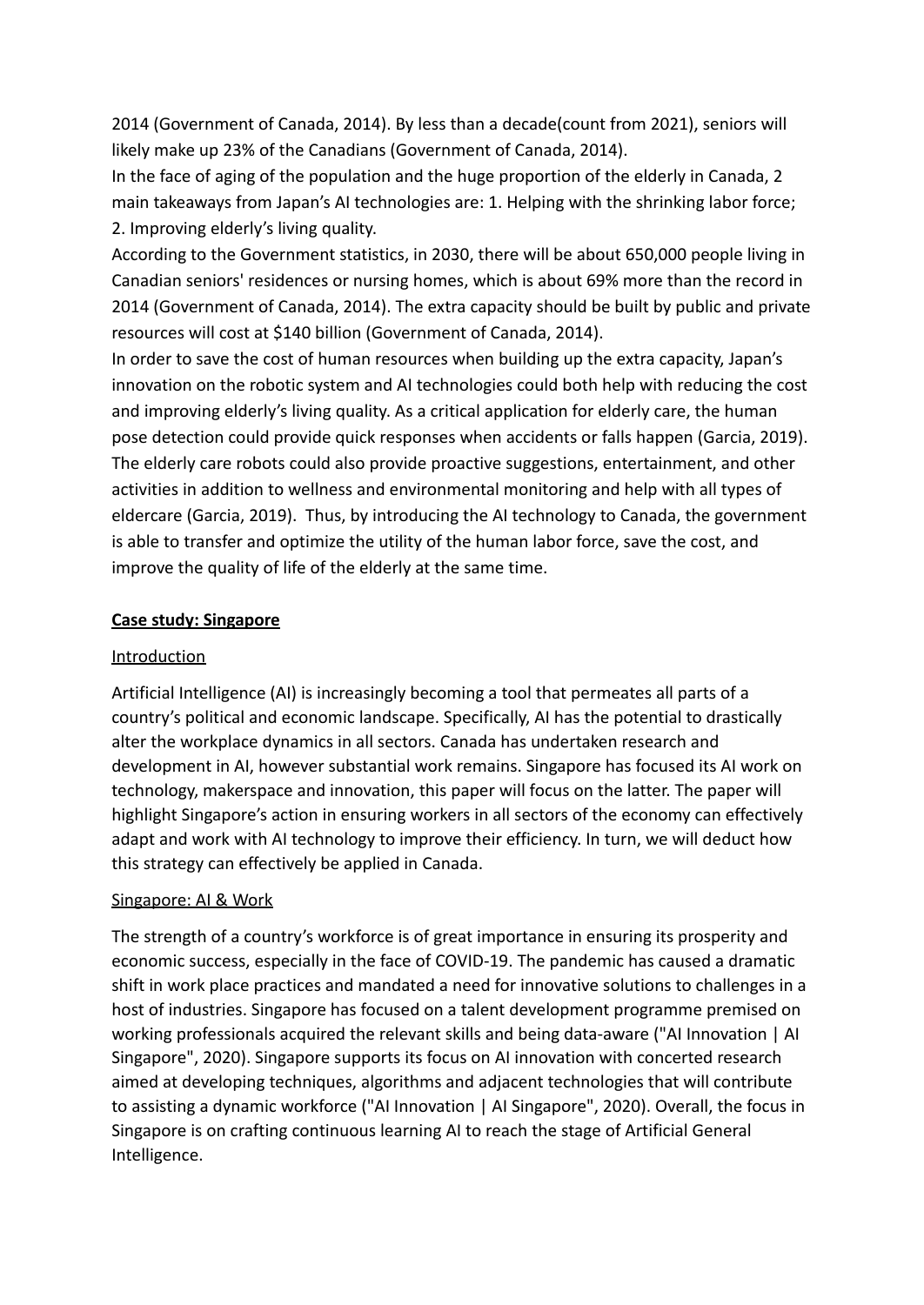#### Advantages: AI & Work

Singapore has partnered with DataCamp to employ their data science, machine learning and AI curriculum to all public schools and higher learning institutions of higher learning at no cost. Furthermore, the programme AI for Industry enables citizens to gain proficiency in python and be able to program basic AI and data applications ("AI Innovation | AI Singapore", 2020). Furthermore, one programme is focused exclusively on a data apprenticeship, six-months in duration, it encompasses on-the-job training in data curation for AI solutions, two-months of coursework and four-months of hands-on training on a real industry project ("AI Innovation | AI Singapore", 2020). While still in its initial stage, this endeavour effectively allows Singapore citizens to gain valuable experience in working collaboratively with AI technology. This will become increasingly important as AI begins to permeate a host of industries, workers will be required to adapt and work in unison with this new technology (Manyika & Sneader, 2018). The work in Singapore is valuable because it encompasses citizens of all education levels, both office workers and manual laborers. For example, factories may have AI technology to facilitate the movement of products, but workers must be able to effectively work in unison while performing other tasks (Manyika & Sneader, 2018). Additionally, this central approach to AI development is effective because talent is created at the grassroots level and can serve to benefit all private corporations and public sectors. In contrast, an individualistic approach whereby corporations pursue their own projects may create great disparity in AI advancement.

# Challenges: Implementation & Monitoring

Despite a thorough plan for AI and the future of work, Singapore is susceptible to certain challenges. The country must monitor uptake of the resources it provides for use in the secondary and post-secondary educational settings. In consolidation with this, the success of those students who undertake the program must be measured. Both of these are vital because without proper implementation and measurement, the programme may not achieve its goal of supporting and assisting workers to acquire the skills to succeed in an AI prominent environment. Furthermore, it is important to ensure the need meets the demand for AI work in Singapore. Singapore must continue to innovate in the AI field to create sustainable job opportunities for those who partake in the apprenticeship program and wish to continue afterwards.

# Lessons Learned: Takeaways for Canada

The Singaporean AI program can enact meaningful progress in Canada's AI work. It may support the Brookfield Institute, a leading hub for Canadian innovation in two of its projects. First, the Brookfield Institute is focused on skills for an innovation-driven economy; whereby they seek to understand future skill demands across Canada to help companies and people gain the skills to thrive ("About Us – Brookfield Institute for Innovation + Entrepreneurship", 2021). In addition, the Brookfield Institute is pursuing work on AI and society, to explore the opportunities enabled by AI while investigating the social, political, and ethical challenges of current and future capabilities ("About Us – Brookfield Institute for Innovation + Entrepreneurship", 2021). By incorporating Singapore's AI education programme in Canada,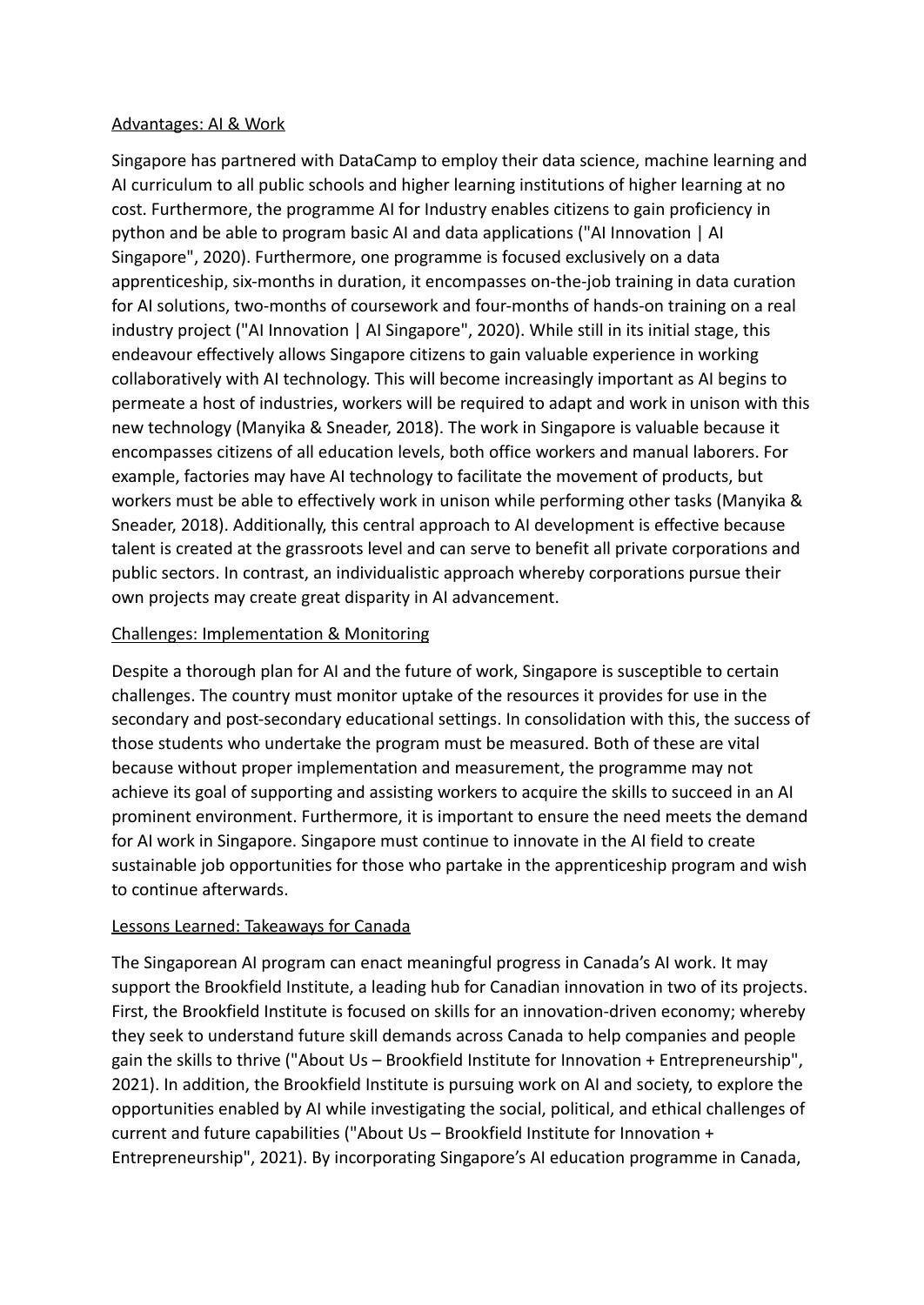this would effectively support the Brookfield Institute's larger mission of creating an inclusive innovation economy for people of different ages, incomes and backgrounds.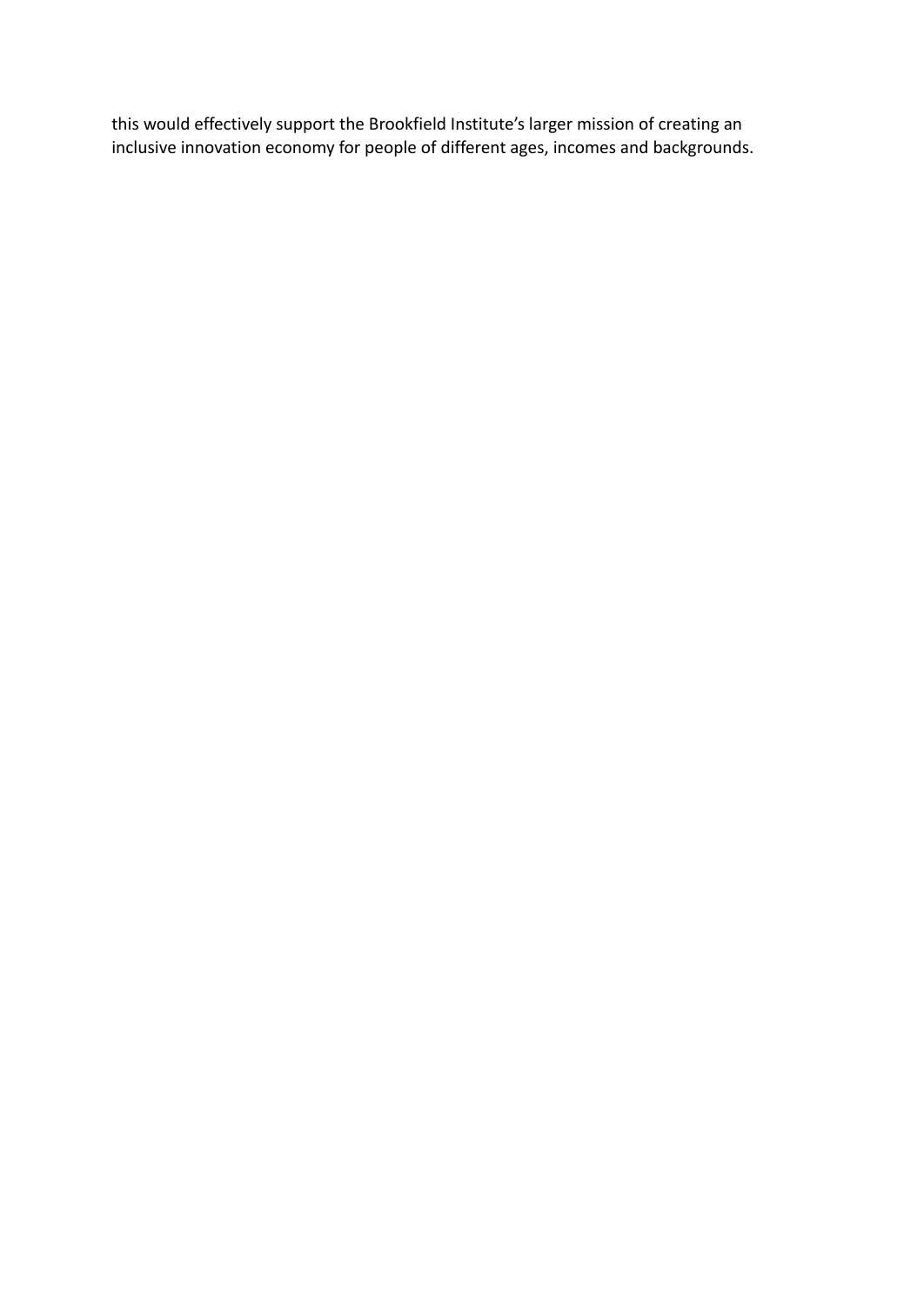References

AI Innovation | AI Singapore. (2020). Retrieved 13 March 2021, from https://www.aisingapore.org/industryinnovation/

About Us – Brookfield Institute for Innovation + Entrepreneurship. (2021). Retrieved 13 March 2021, from https://brookfieldinstitute.ca/about-us/

Barton, D., Woetzel, J., Seong, J., & Tian, Q. (2017). ARTIFICIAL INTELLIGENCE: IMPLICATIONS FOR CHINA. Retrieved from

[https://www.mckinsey.com/~/media/mckinsey/featured%20insights/China/Artificial%20inte](https://www.mckinsey.com/~/media/mckinsey/featured%20insights/China/Artificial%20intelligence%20Implications%20for%20China/MGI-Artificial-intelligence-implications-for-China.ashx) [lligence%20Implications%20for%20China/MGI-Artificial-intelligence-implications-for-China.a](https://www.mckinsey.com/~/media/mckinsey/featured%20insights/China/Artificial%20intelligence%20Implications%20for%20China/MGI-Artificial-intelligence-implications-for-China.ashx) [shx](https://www.mckinsey.com/~/media/mckinsey/featured%20insights/China/Artificial%20intelligence%20Implications%20for%20China/MGI-Artificial-intelligence-implications-for-China.ashx)

Barua, B., Esmail, N., & Jackson, T. (2014). The Effect of Wait Times on Mortality in Canada. Retrieved from

https://www.fraserinstitute.org/sites/default/files/effect-of-wait-times-on-mortality-in-cana da.pdf

Canada, E. (2021, February 16). Government of Canada. Retrieved March 14, 2021, from [https://www.canada.ca/en/employment-social-development/programs/seniors-action-repor](https://www.canada.ca/en/employment-social-development/programs/seniors-action-report.html) [t.html](https://www.canada.ca/en/employment-social-development/programs/seniors-action-report.html)

Datar, A., Eggers, W., & O'Leary, J. (2019). The future of work in government. Retrieved from https://www2.deloitte.com/us/en/insights/industry/public-sector/future-of-work-in-govern ment.html

Desjardins, L. (2019). Thousands die from medical errors yearly, notes advocacy group. Retrieved 7 March 2021, from

https://www.rcinet.ca/en/2019/10/28/thousands-die-from-medical-errors-yearly-notes-adv ocacy-group/

Garcia, G. (n.d.). Artificial Intelligence in Japan (Rep.). EU-Japan Centre for Industrial Cooperation.

González, P. M. (2021, January 28). The AI Market in Japan: Spearheading Industry Innovation. Retrieved March 14, 2021, from [https://tokyoesque.com/ai-market-in-japan](https://tokyoesque.com/ai-market-in-japan/)

Innovation Centre Denmark. (2020). China: AI in Healthcare.